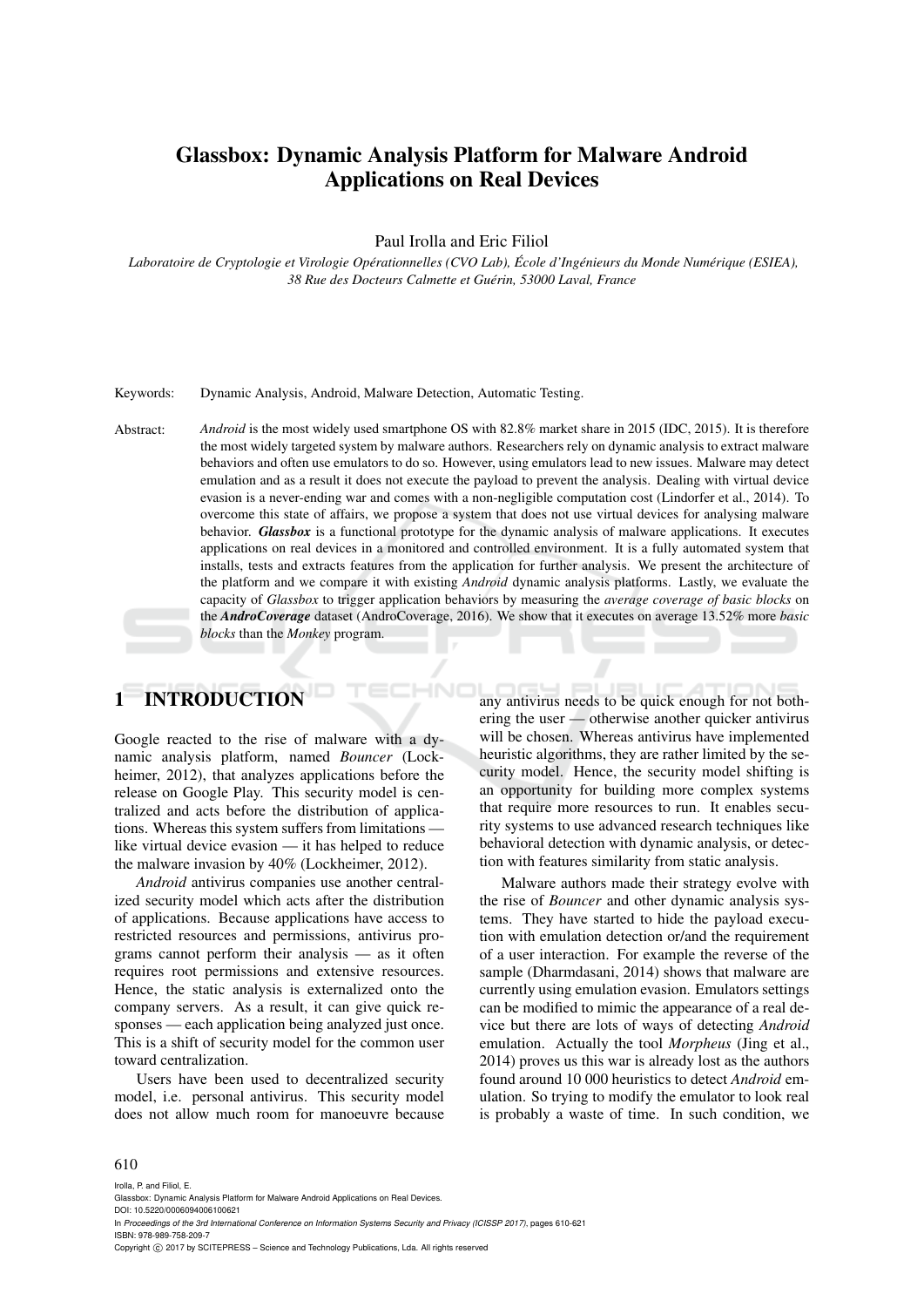need to redefine the problematic.

This is why we are presenting *Glassbox*, a dynamic analysis platform for *Android* malware applications on real devices. *Glassbox* is an environment for the controlled execution of applications, where the *Android* OS and the network are monitored and have the capacity to block some actions of the analyzed application. This environment is paired with a program that automates the installation, the testing of applications and the cleaning of the environment afterwards. We called this program *Smart Monkey*, as a reference to *Monkey*, the *Android* tool for generating pseudorandom UI event. The objective of *Glassbox* is to collect features for machine learning algorithm, to classify applications as malware or as benign. In the following sections we will present the related work about dynamic analysis systems, we will expose the architecture of both *Glassbox* and *Smart Monkey*. Finally, we will present the *average coverage of basic blocks* of *Smart Monkey* on the *AndroCoverage Dataset* (AndroCoverage, 2016).

## 2 RELATED WORK

Such dynamic analysis systems started being designed since  $2010$  (Bläsing et al.,  $2010$ ) by the academic research, to circumvent the limitations of static analysis — namely, code morphism and obfuscation. Since that time, many systems have been released. For this study we have built a classification of a part of these systems, presented in Table 1 and Table 2. The classification takes into account three categories: the dynamic features collected by the analysis, the strategies set in order to automate application testing and finally the use of real devices in dynamic analysis systems history. We discuss the results on the following sub-sections.

#### 2.1 Features Analyzed

Since the rise of *Android* dynamic analysis systems, the use of system calls have been the leading approach. System calls are the functions of the kernel space, available to the user space. It gives the capacity to manipulate hard drive files or to control processes. System calls can describe a program behaviors, from a low level perspective. The retrieval of those calls can be achieved in two ways, mainly:

Virtual Machine Introspection — This is a technique available for emulators, which enables the host to monitor the guest. It cannot be detected by the guest since it is out of its reach and it is therefore convenient for security analysis. *Andrubis* (Lindorfer et al., 2014), *CopperDroid* (Tam et al., 2015) and *DroidScope* (Yan and Yin, 2012) take advantage of VMI to retrieve, unseen by the target malware, all systems calls done by the guest *Android* virtual machine.

• Strace/ptrace — *Strace* is a Linux utility for debugging processes. It can monitor system calls, signal deliveries and changes of process state. *Strace* use the *ptrace* system call to monitor another process memory and registers. This second method is by far the simplest and the most straightforward one as the only task here is the automation of the *strace* execution. Moreover, it targets directly the system calls of the application we need to. That is why this method has been adopted in most of the literature, namely *Crowdroid* (Burguera et al., 2011), *Maline* (Dimjašević et al., 2016), (Canfora et al., 2015) and (Afonso et al., 2015). We have also chosen to use the *strace* utility for system calls monitoring. Despite the theoretical possibility of a malware to detect that it is being debugged, we found no evidence about this.

System calls seem to give great results for classification. *Maline* reported 96% accuracy rate, and (Canfora et al., 2015) reported 94.9% accuracy rate on unseen applications with syscalls frequencies only. Actually syscalls capture low level behaviors of both Java code and native code.

The second most collected feature is taint tracking information as it reveals data leakage. It works by the instrumentation of the *Dalvik VM* interpreter. The information we do not want to leak is called a *source*. Some *source* of personal data are tainted, like the phone number or the contacts list. Each time a tainted *source* or value is used in a method call, the *DVM* interpreter taints the returned value. With this simple mechanism, we can observe the propagation of the tainted information regardless of its transformations. A function that enable to transmit an information outside of the system is called a *sink*, like network requests or SMS. If a tainted value is used in a *sink*, it means data *source* has leaked. It enables to detect data leakage even if this data have been ciphered or encoded. An application that leaks data is not necessarily a malware, as data leakage is the business of both malware and user tracking frameworks in commercial applications — which constitutes essentially a large part of goodware applications. Whereas this feature gives useful insights on the application behaviors for manual analysis, its utility for automatic malware detection needs to be proved. Moreover the implementation and execution of taint tracking is costly, which leads us not to choose this feature for now.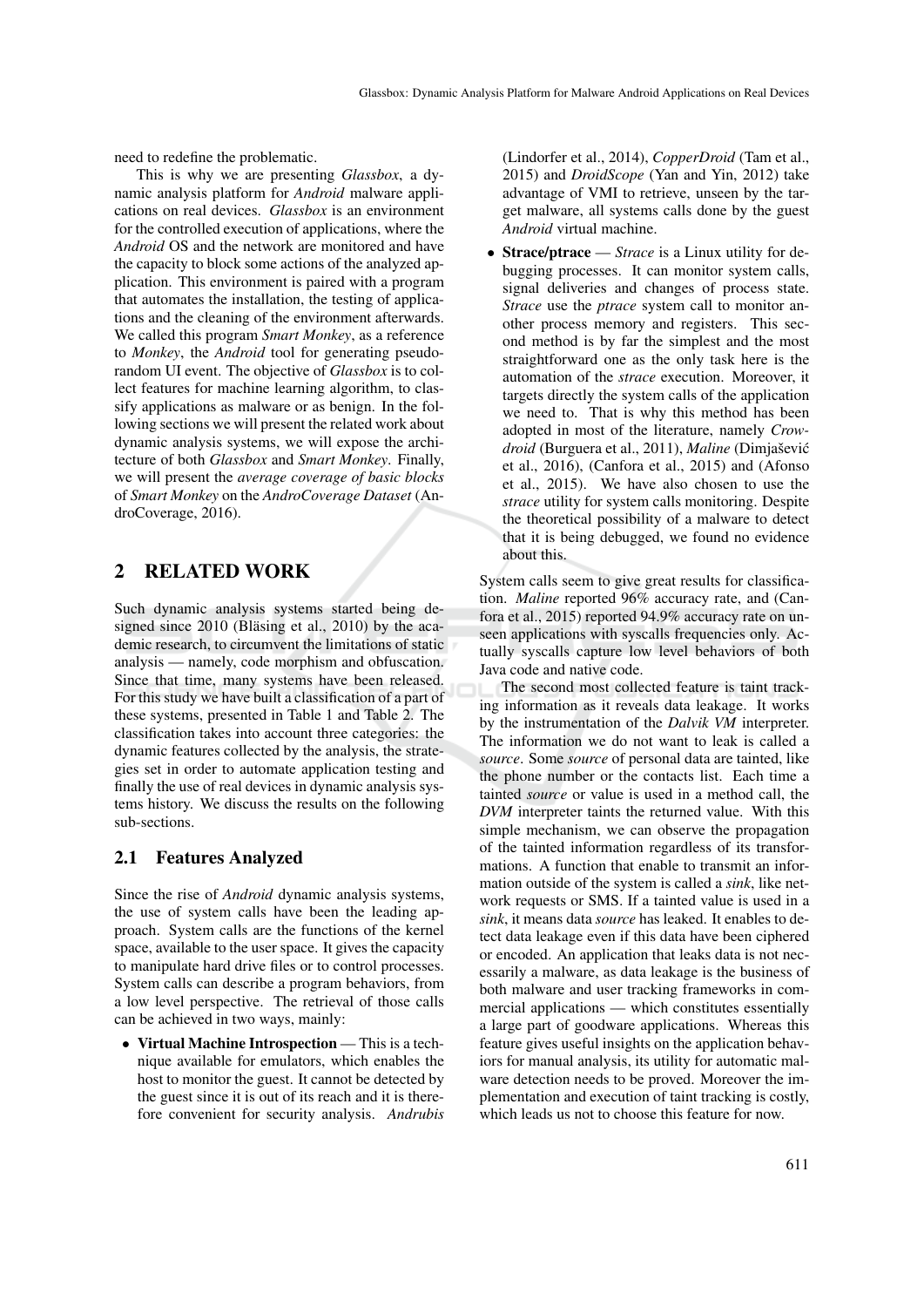| <b>Reference</b>               | <b>Tool</b> name | <b>Dynamic features used</b>        | App testing strategies        | Objectives & comments                             |  |
|--------------------------------|------------------|-------------------------------------|-------------------------------|---------------------------------------------------|--|
| Thomas Bläsing                 |                  |                                     |                               | Data for malware/benign                           |  |
| et al. 2010                    | AASandbox        | System calls (name)                 | Monkey                        | classification                                    |  |
|                                |                  |                                     |                               | # Virtual device                                  |  |
| Iker Burguera                  |                  |                                     |                               | Data for malware/benign                           |  |
| et al. 2011                    | Crowdroid        | System calls (name)                 | Crowdsourced app interactions | classification                                    |  |
|                                |                  |                                     |                               | # Real device                                     |  |
|                                |                  |                                     | UI brute force                | Data for classification                           |  |
| Cong Zheng                     | SmartDroid       | Taint tracking, +?                  | Restriction of execution      | or manual analysis                                |  |
| et al. 2012                    |                  |                                     | to targeted activities        | # Virtual device                                  |  |
|                                |                  | System call (all content)           |                               | Data for classification                           |  |
| Lok Kwong Yan                  | DroidScope       | Java calls (all content)            |                               | or manual analysis                                |  |
| et al. 2012                    |                  | Taint tracking                      |                               | # Virtual device                                  |  |
|                                |                  |                                     | Monkey                        |                                                   |  |
| Vaibhav Rastogi                | AppsPlayground   | Taint tracking                      | UI brute force                | Malware/benign classification<br># Virtual device |  |
| et al. 2013                    |                  | Targeted Android API Java calls     | <b>Broadcast</b> events       |                                                   |  |
|                                |                  |                                     | Text fields filling           |                                                   |  |
|                                |                  | App Java calls (all content)        |                               |                                                   |  |
|                                |                  | System calls (name, $+?)$           |                               |                                                   |  |
|                                |                  | Shared libraries targeted calls     | Monkey                        | Data for classification                           |  |
| Martina Lindorfer              | Andrubis         | $(name, +?)$                        | <b>Broadcast events</b>       | or manual analysis                                |  |
| et al. 2014                    |                  | Taint tracking                      | All possible app services     | # Virtual device                                  |  |
|                                |                  | DNS/HTTP/FTP/SMTP/IRC               | All possible app activities   |                                                   |  |
|                                |                  | (all content)                       |                               |                                                   |  |
|                                |                  |                                     |                               | Malware/benign classification                     |  |
| Mingyuan Xia                   | AppAudit         | Taint tracking                      |                               | Data leaks detector                               |  |
| et al. 2015                    |                  |                                     |                               | # Symbolic execution                              |  |
|                                |                  | Targeted Android API Java calls     |                               | Malware/benign classification                     |  |
| Vitor Monte Afonso             |                  | (name)                              | Monkey                        | 96.66% accuracy                                   |  |
| et al. 2014                    |                  | System calls (name)                 | <b>Broadcast events</b>       | # Virtual device                                  |  |
|                                |                  |                                     |                               | Data for classification                           |  |
| Kimberly Tam                   | CopperDroid      | System calls (all content)          | <b>Broadcast events</b>       | or manual analysis                                |  |
| et al. 2015                    |                  | Binder data                         | Text fields filling, $+$ ?    | # Virtual device                                  |  |
|                                |                  |                                     |                               | Malware/benign classification                     |  |
| Gerardo Canfora                |                  | System call (name)                  | Monkey                        | 94.9% accuracy (unseen applications)              |  |
| et al. 2015                    |                  |                                     |                               | # Virtual device                                  |  |
|                                |                  |                                     |                               | Malware/benign classification                     |  |
| Marko Dimjašević               | Maline           | System call (name)                  | Monkey                        | 96% accuracy                                      |  |
| et al. 2016                    |                  |                                     | <b>Broadcast events</b>       | # Virtual device                                  |  |
|                                |                  |                                     |                               | Data for classification                           |  |
| Michelle Y. Wong               | IntelliDroid     | Taint tracking                      | Targeted inputs leading to    | or manual analysis                                |  |
| et al. 2016                    |                  |                                     | suspicious Android API calls  | # Virtual device                                  |  |
| Gerardo Canfora<br>et al. 2016 |                  |                                     |                               | Malware/benign classification                     |  |
|                                |                  | Measures of resource consumption    |                               |                                                   |  |
|                                |                  | (CPU, Network, Memory, Storage I/O) | Monkey                        | 99.52% accuracy                                   |  |
|                                |                  |                                     |                               | # Virtual device                                  |  |
|                                |                  | Java calls (name)                   | Monkey<br>UI brute force      |                                                   |  |
|                                | Glassbox         | System calls (name)                 |                               | Data for malware/benign                           |  |
|                                |                  | HTTP/HTTPS requests                 | <b>Broadcast events</b>       | classification                                    |  |
|                                |                  | (all content)                       | Real SMS/Call                 | # Real device                                     |  |
|                                |                  |                                     | Text fields filling           |                                                   |  |

|  | Table 1: Comparative state of the art of dynamic analysis systems. |  |  |  |
|--|--------------------------------------------------------------------|--|--|--|
|  |                                                                    |  |  |  |
|  |                                                                    |  |  |  |
|  |                                                                    |  |  |  |

### Table 2: Legend.

| $+2$        | The paper is not clear enough on those details                              |  |  |
|-------------|-----------------------------------------------------------------------------|--|--|
|             | and we cannot be sure that it is an exhaustive list                         |  |  |
| call (name) | Only the name of the call is used, in order to get the appearance frequency |  |  |
| #           | Comment                                                                     |  |  |
| ٠           | No data                                                                     |  |  |
| $\sim$      | Data exists but is irrelevant for this study                                |  |  |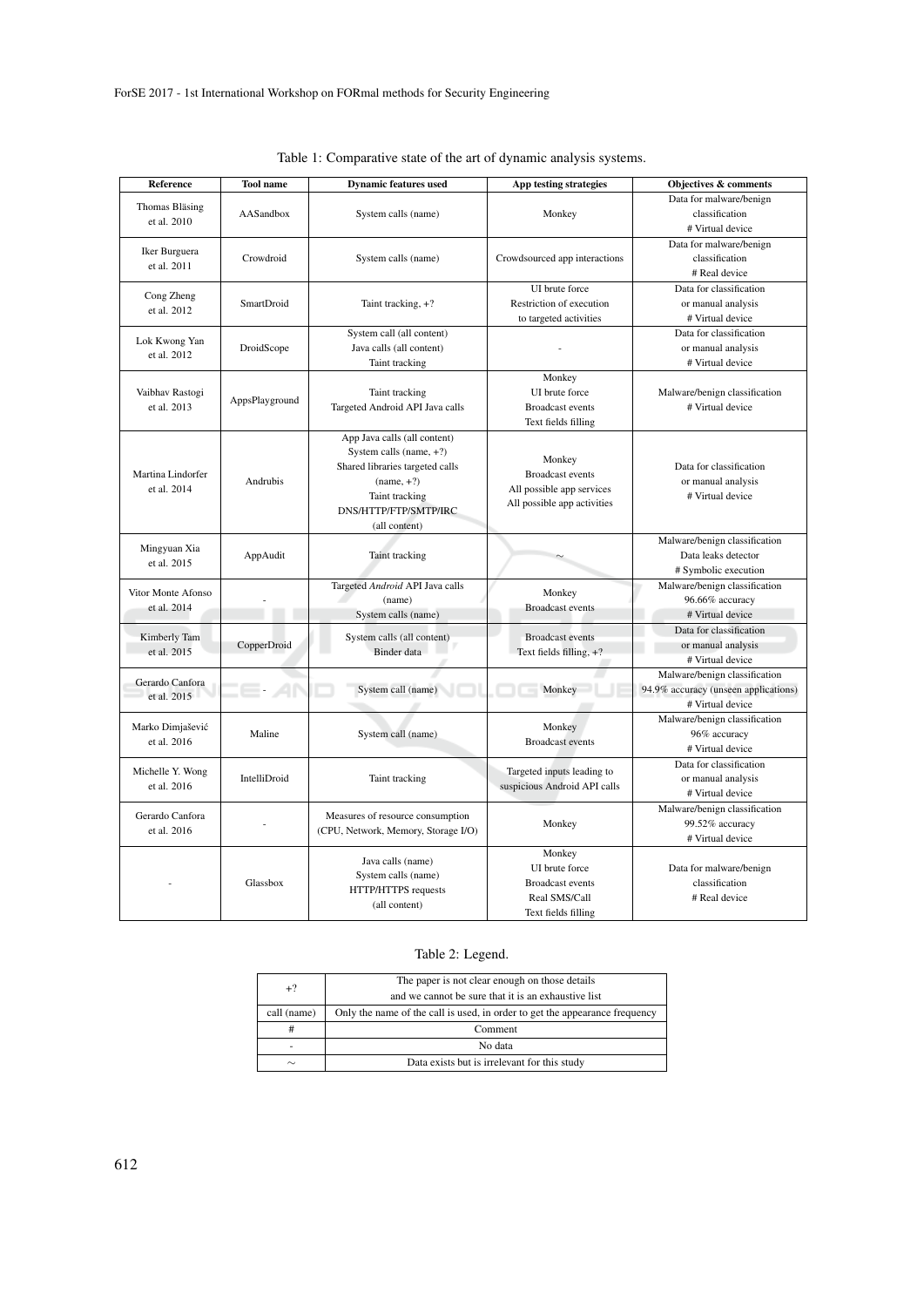Java calls is another feature of interest as it captures an explicit behavior of the application. There are several ways to collect them:

- Application Instrumentation This strategy does not need any modification of the *Android* source code and is not dependent on *Android* version. The application can be modified in order to dump targeted method parameters and return values. *APImonitor* (pjlantz, 2012) is a tool that enables the instrumentation of targeted Java calls. It reverses the application into *smali*, a human friendly format equivalent to the Java bytecode, with the *baksmali* (JesusFreke, 2009) utility. Then, it adds monitor routines around the targeted calls and it recompiles the code with the *smali* (JesusFreke, 2009) utility. This strategy is used by the authors of (Afonso et al., 2015).
- DVM/ART Instrumentation The *DVM* (*Dalvik Virtual Machine*) or *ART* (*Android Run-Time*, *Android* API version  $\geq$  4.4) is the system that interprets and executes all the application instructions. All Java calls converge to this component. Hence, by hooking the execution of *DVM/ART*, one can monitor and control all Java calls, their arguments and their return values. That implies the modification of *Android* source code and its compilation to a custom *ROM*. This is the strategy we chose to use for collecting Java calls. We prefer this method for keeping the application behaviors pristine, and particularly not inducing additional bugs. *Andrubis* (Lindorfer et al., 2014) and *DroidScope* (Yan and Yin, 2012) use similar approaches for tracing method calls.

For the last features, they are highly marginal. Here, *Andrubis* reported the retrieval of targeted shared library calls. Another data are the network communications. Only *Andrubis* reported the utilization of features from network communications, but without any further details. Our system makes use of *Panoptes* (Filiol and Irolla, 2015) for gathering plain text and encrypted web communications. A recent study, (Canfora et al., 2016), shows that the measures of resource consumption for malware detection is a promissing trail. It reports 99.52% accuracy with global measures of CPU usage, Network usage, RAM usage and Storage I/O usage.

#### 2.2 Automated Testing Strategies

Dynamic analysis does not consist of launching the application and waiting the malware to show its malicious behaviors off. Malware are using logic bombs for hiding the payload. Logic bombs are a malicious piece of code that is executed after a condition is triggered. It means we need to test each application as a real user could have done it. For achieving this objective, several strategies have been used in the past:

- Black Box Testing Strategies This class of strategies does not take the application source code into account, it focuses on sending inputs in the application without any prior information. This is the commonly used strategy. Monkey<sup>1</sup> is a dedicated tool created by *Google* for this task. It generates random events in a fast pace. Events range from system events (home/wifi/bluetooth/ sound volume etc.) to navigation events (motion, click). Because of its capacity to quickly explore applications activities, it has been used by most of dynamic analysis systems (*AASandbox* (Bläsing et al., 2010), *AppsPlayground* (Rastogi et al., 2013), *Andrubis* (Lindorfer et al., 2014), (Afonso et al., 2015), (Canfora and al., 2015 and 2016), *Maline* (Dimjašević et al., 2016)). Monkey is sometimes confused with *Monkey Runner*<sup>2</sup> in the literature, which is a python library for writing *Android* test routines.
- White Box Testing Strategies This class of strategies takes the application source code into account. It focuses on sending specific inputs in the application for triggering targeted code paths. It requires the information from the static analysis of the application. Parsing the code is needed, to find the target methods and all their triggering conditions. *SmartDroid* (Zheng et al., 2012) and *IntelliDroid* (Wong and Lie, 2016) determine all paths to sensitive API calls, then execute one of the paths to the target with dynamic analysis. Another kind of *White Box* testing strategy is *symbolic execution* where dynamic analysis is done by simulating the execution of the application static code. *AppAudit* (Xia et al., 2015) uses this technique for finding data leaks with symbolic taint tracking.
- Grey Box Testing Strategies This class of strategies partially takes the applications source code into account. It focuses on testing all visible inputs the application declares or displays (UI). It usually takes the output of the application to generate the next inputs. *Andrubis* uses a *Grey Box* strategy when it tests all possible application services and activities, because they get the information from the application manifest. *AppsPlayground* also uses *Grey Box* testing with its *Intelli-*

<sup>1</sup>https://developer.android.com/studio/test/monkey.html <sup>2</sup>https://developer.android.com/studio/test/monkeyrunner/ index.html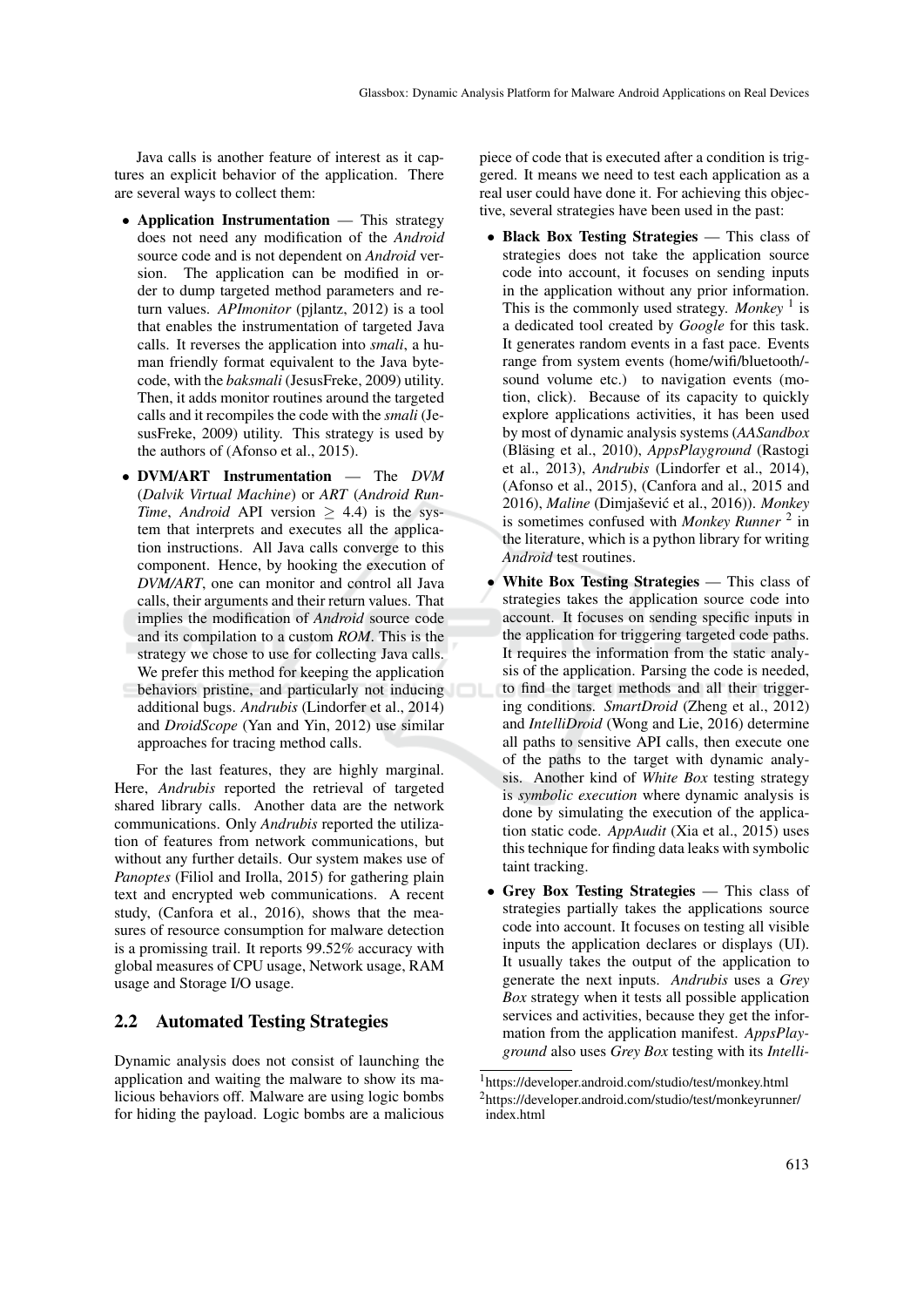*gent Execution* where windows, widgets, and objects are uniquely identified to know when an object has already been explored. *Grey Box* testing have the advantages of using tests that the applications is suceptible to respond, contrary to *Black Box* testing, without the requirement of processing a Control Flow Graph, as *White Box* testing. It is then the most efficient way of testing applications. This is why we use strategy in Glassbox.

#### 2.3 Real Devices

The use of real devices for dynamic analysis started with *Crowdroid* (Burguera et al., 2011), a crowdsourced based analysis. Whereas this approach give good results, one cannot ask users to execute real malware on their personal device. So this system can only be an option, when we have already a trained machine learning algorithm, to find malware in the wild.

*BareDroid* is a system which manages real devices in large scale for dynamical analysis. Whereas *Bare-Droid* (Mutti et al., 2015) cannot be considered as a dynamical analysis system, because it does not analyse applications, it brought two major results for our study. First, real devices for dynamic analysis systems are a scalable solution financially and in excution time compared to virtual devices. Second, using real devices drastically improves features detected for malware families that often rely on emulator evasion like *Android.HeHe*, *Android Pincer*, and *OBAD*.

## 3 ARCHITECTURE OVERVIEW

*Glassbox* (Figure 1) is a modular system distributed among one or several phones and a computer. Each part is detailed in the following sections.

#### 3.1 Android Instrumentation

A custom *Android* OS has been made, based on the *Android Open Source Project (AOSP)* <sup>3</sup> . The objective here is to log dynamically each Java call of a targeted application. This involves hooking these calls, at a point where all of them pass through. We instrumented *ART (Android RunTime)* <sup>4</sup> , the *Android* managed runtime system that executes application instructions. With the default parameters, we found that *ART* (at least until *Android Marshmallow*) have the following important behaviors for our study:

- The first time *Android* is launched, Java *Android* API libraries and applications are optimized and compiled to a native code format called *OAT* (Sabanal, 2015).
- Each time a new application is installed, it is optimized and compiled to *OAT* format.
- Java methods can be executed in three ways: by an *OAT JUMP* instruction to the method address, by the *ART* interpreter for non-compiled methods (debugging purposes mostly), or via the *Binder* for invoking a method from another process or with Java *Reflection*. Details on the *Android Binder* can be found in (Schreiber, 2011) chapter 4.

A straightforward way of hooking Java calls is to instrument the *ART* interpreter. Unfortunately only a few calls are executed through it because most of the code is compiled into *OAT* and therefore it is not interpreted. We forced all calls to be interpreted by disabling several optimizations. The first one is the disabling of the compilation to *OAT*. That leads calls to be interpreted before executed. But others optimizations mechanisms comes into play, namely *direct branching* and *inlining*.

The boot classpath contains the *Android* framework (Figure 2) and core libraries. They are always compiled in *OAT* resulting in a *boot.oat* file. This file is mapped into memory by the *Zygote* process, started at the initialisation of *Android*. For launching an application, the main activity is given at *Zygote* in parameters. When *Zygote* is called that way, it forks and starts the given activity. It means that any application has access to same instance of the *Android* framework and core libraries. *Direct branching* is an optimisation that replaces framework/core method calls by their actual address in memory. So the calls does not pass through the interpreter. That optimisation is disabled.

Then *inlining* is an optimisation that replaces short and frequently used methods with their actual code. Although, it slightly increases the application size in memory, runtime performance are increased. As there is no method any more, it cannot be hooked in the *ART* interpreter. That optimisation is also disabled.

A monitoring routine is added to *ART* interpreter that logs any method call from a targeted application *pid*. A sample of a capture of Java calls is shown in annexes. All these modifications overload the global execution of *Android*. Whereas it is not noticeable for most of the applications, on gaming applications are visibly slow down by this approach.

Lastly the phone is shipped with a real *SIM* card for luring malware payloads with SMS/MMS/Calls.

<sup>3</sup>https://source.android.com/

<sup>4</sup>https://source.android.com/devices/tech/dalvik/index.html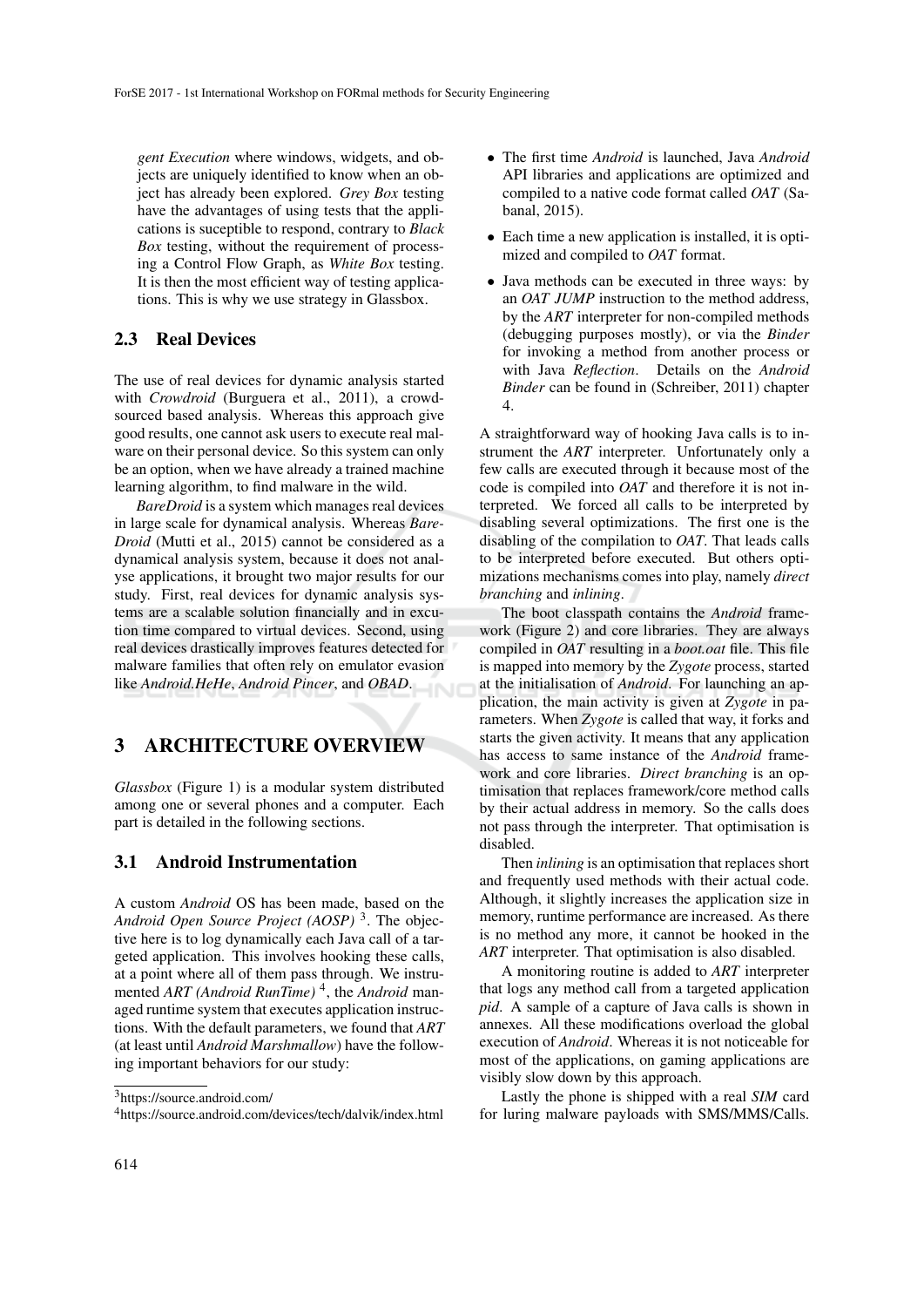

Figure 1: Glassbox — Architecture overview.

Many malware may use it for stealing money with premium numbers, and because we use a real *SIM* card it would actually cost us money. We modified the telephony framework of the *Android* API to reject all outgoing communications except for our own phone number. When a forbidden call is made, the calling UI pops and closes after one second around. This way does not crash applications that rely on calls and SMS.

#### 3.2 Network Control & Monitoring

All communications of the instrumented phone pass through a transparent *SSL/TLS* interception proxy behind a wifi access point. This is set by *Panoptes* (Filiol and Irolla, 2015). To understand how it works we need to describe a part of the *TLS* handshake. Here is the regular behavior of a *https* request on *Android*:

*Android* have a keystore of all root certificates the system trusts. When a *SSL/TLS* request is initialized, the requested server send its certificate. It contains identifying informations — like the domain name that must verify the contacted domain name — and a signature that can only be decrypted with the right root CA. The server certificate is tested with each trusted root CA, and if one matches the communication is accepted. Extended information on the *TLS* handshake can be found with the RFC 2246 memo (Dierks and Allen, 1999).

For our interception system to work, a *SSL/TLS*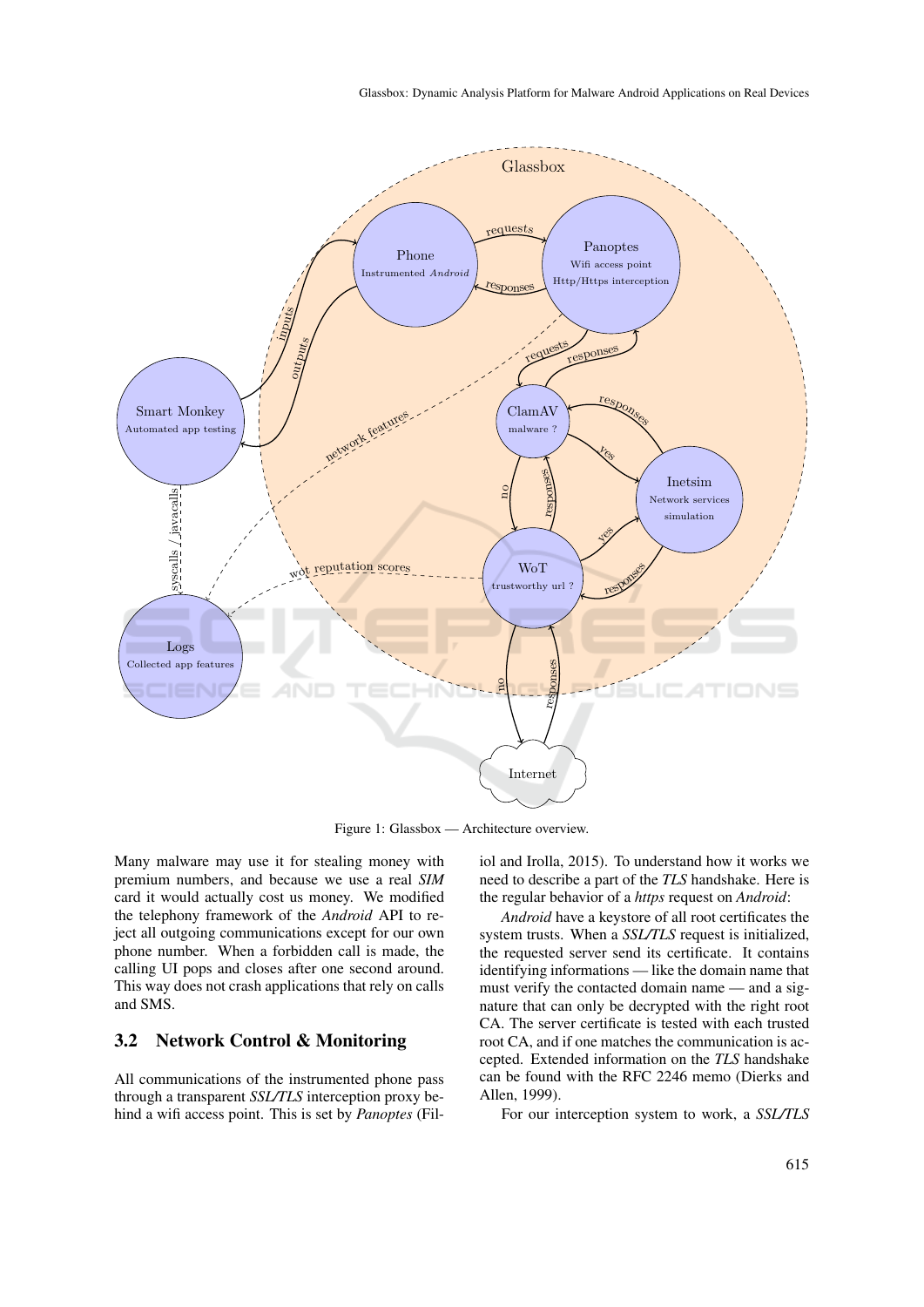

Figure 2: Android architecture overview.

root certificate from a custom certification authority (CA) is implanted in the keystore of *Android*. When the device requests a *https* web page, the request goes through the proxy. It is parsed and a new one is initialised to be sent to the original recipient. The response is encapsulated in a new *SSL/TLS* response signed by our custom certificate. This custom certificate is dynamically generated with the recipient identifying informations and our custom root CA private key. As the communication is signed by an authority of certification that is known by the client, *Android* accepts it without any warning. Finally, all *HTTP/HTTPS* communications are logged and a report can be generated which is convenient for manual analysis if needed.

This system has been extended to support manipulation of requests. The objective is to restrict the proliferation of malware and the damage that it may produce. As *Glassbox* runs malware, it may have a negative impact on its environment. An extreme mean could be to disconnect the system from internet but we would see less or no malicious behavior at all for numerous applications. Our design is a trade-off between safety and behavior detection:

• *ClamAV* (Kojm, 2004) is used to detect known malware sent through network. If a malware is detected, the payload is removed from the request and is redirected to *Inetsim* (Hungenberg and Eckert, 2013), a network services simulation server that replies consistently to the requests. It forbids the communication between the application and internet without crashing it.

• For all other requests, we assess the reputation of the domain name or *IP* address with the *Web of Trust (WoT)* <sup>5</sup> API. *WoT* is a browser extension that filters urls based on different reputation rating. These rating come mainly from the users. If the request contacts a known address with a good reputation, we forbid the application under test to reach it, then it is redirected to *Inetsim*. The advantages are twofold. The application cannot damage a respectable website, and it pre-filters behaviors for classification.

Finally features from communications content are collected and the *WoT* reputation scores as well. A sample of a network capture is shown in the annexes.

#### 3.3 Automated Application Testing

*Smart Monkey* is an automated testing program based on *Grey Box* strategies. The context of the application is determined at runtime for the automatic exploration. We use *UIautomator* <sup>6</sup>, a tool that can dump the hierarchy tree of the current UI elements present on screen. It enable us to monitor variables of each UI element at runtime. For a smart exploration, we need to know if we have already processed an element. Unfortunately, elements do not carry such a unique identifier. Nonetheless, we found that elements can be identified to some degree:

<sup>5</sup>https://www.mywot.com/wiki/API

<sup>6</sup>https://stuff.mit.edu/afs/sipb/project/android/docs/tools/ help/uiautomator/index.html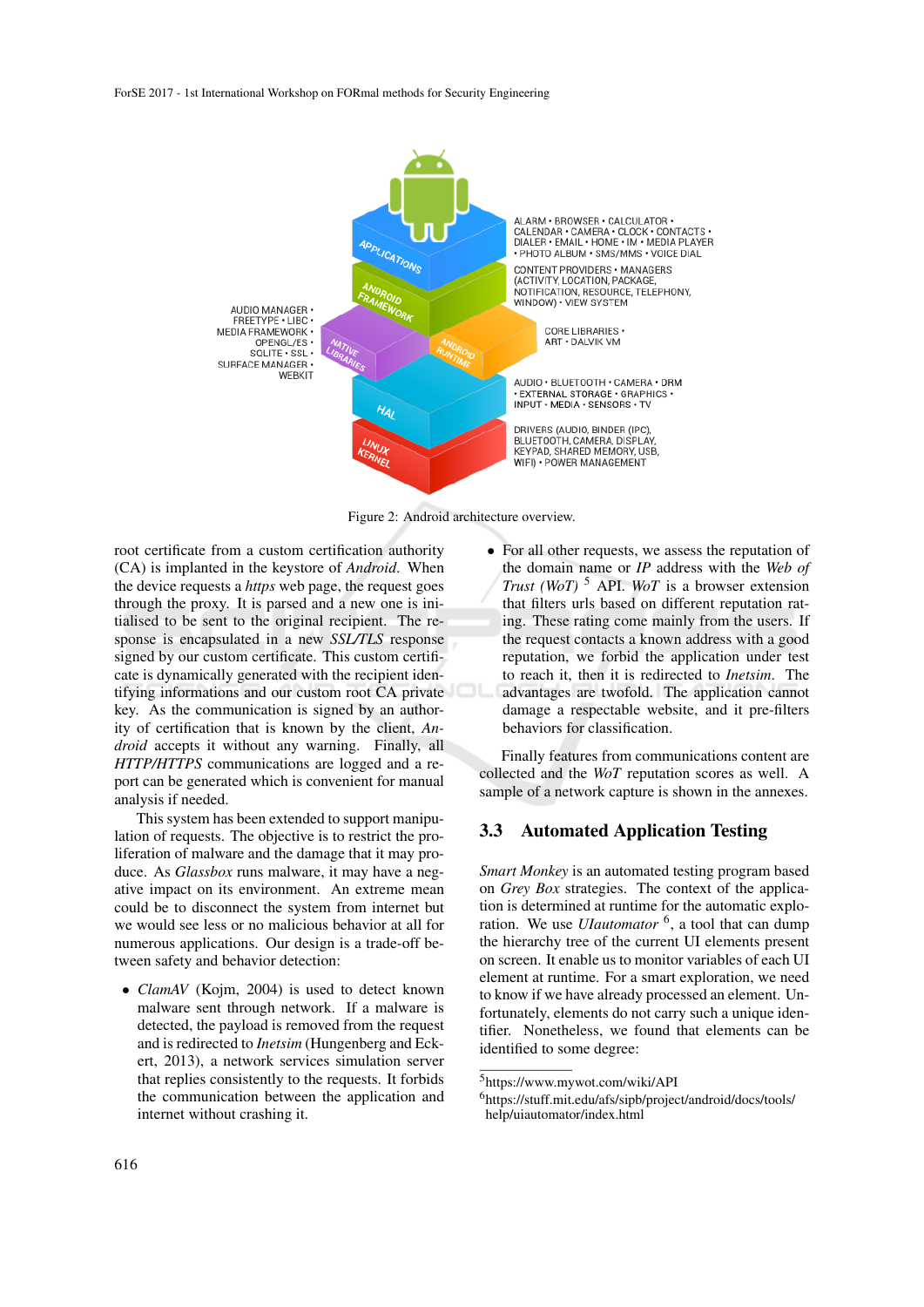- Strong Identification Elements can have an associated *ID string* that developers set. Concatenated to the current activity name we have robust identification, but for most of the elements this field is empty. With the same method, a *content description* is sometimes associated with the element. We can also use this for strong identification.
- Partial Identification If we do not have access to the previous values, which happens most of the times, we can use lesser discriminative values. Textfields can be set with an initial value, or a printed text can be associated to it. With no better available options we use the element dimensions to identify it. Obviously, when an element is partially identified, a risk of false positive is possible.

Moreover each element carries a list of actions it can trigger. Our automatic exploration consists of systematically triggering all actions of all elements for all activities. We do not try each combination of actions as it would not scale and be mostly redundant. To this basic general process we add targeted actions to trigger more sophisticated behaviors:

- Some textfields of interest are detected like phone number, first or last name, email address, IBAN, country, city, street addresses, password or pin code. These textfields are filled with consistent values accordingly. For this task, we use databases of realistic data (samples can be found in the annexes). Uncategorised textfields are filled with a pseudo-random string.
- The order of actions done matters. For example login and password textfields must be filled before validating. In the exploration, filling textfields and check-boxes takes precedence over the rest.
- An application can register a receiver for a broadcast *Android* event like the change of phone state or wifi state. It can be done statically in the application manifest or dynamically. Those dynamical receivers could be hidden from static analysis with obfuscation. To trigger the receivers code, we test applications with a list of broadcast events that are often used by malware (a partial list is given in annexes). Moreover, real SMS and phone calls are sent to the real device own number.

We finally use the *Monkey* program during the analysis. It can help to trigger behaviors requiring complex inputs combination that *Smart Monkey* could miss. At the end comes the cleaning phase. For our real device we keep a white list of regular processes and installed applications — regular, system and device administrator applications. Non-authorised processes are killed and applications uninstalled. Important phone configurations like wifi, data network and sounds are reset to a predefined value.

## 4 EXPERIMENTATION

#### 4.1 Performance Measure

We use the *average coverage of basic blocks* for quantifying the performance of the application code coverage. It is a measure of the performance of the *Smart Monkey* component of *Glassbox*. Here are definitions of the vocabulary used in the experimentation:

- A *basic block* is an uninterrupted section of instructions. A *basic block* begins at the start of the program or at the target of a control transfert instruction (JUMP/CALL/RETURN). It ends at the next control transfert instruction.
- The *basic block coverage* for an application is the number of unique basic blocks executed at runtime divided by the number of unique basic blocks present in the source code.
- The *average coverage of basic blocks* is the sum of the *basic block coverage* of all applications divided by the number of applications.

**JBLICATIONS** 

## 4.2 Dataset

We use the *AndroCoverage Dataset* (AndroCoverage, 2016) for our experimentation. It contains 100 applications from  $F\text{-}\text{Droid}^7$ , which is a repository of free and open source (*FOSS*) applications. We have manually selected them with the following criteria for each application:

- It does not depend on a third party library or application as an automatic tool would be unable to install it.
- It does not depend on root privilege. To meet the requirement of a maximum of testing tools configuration, we stick with regular privilege.
- It does not depend on local or temporary remote data. We want the application to be usable worldwide and in the long-term. This category excludes applications for a temporary event or a specific country.

Our goal is to use applications which show a large variety of different and steady behaviors. It is why we predict that performance on the *AndroCoverage*

<sup>7</sup>https://f-droid.org/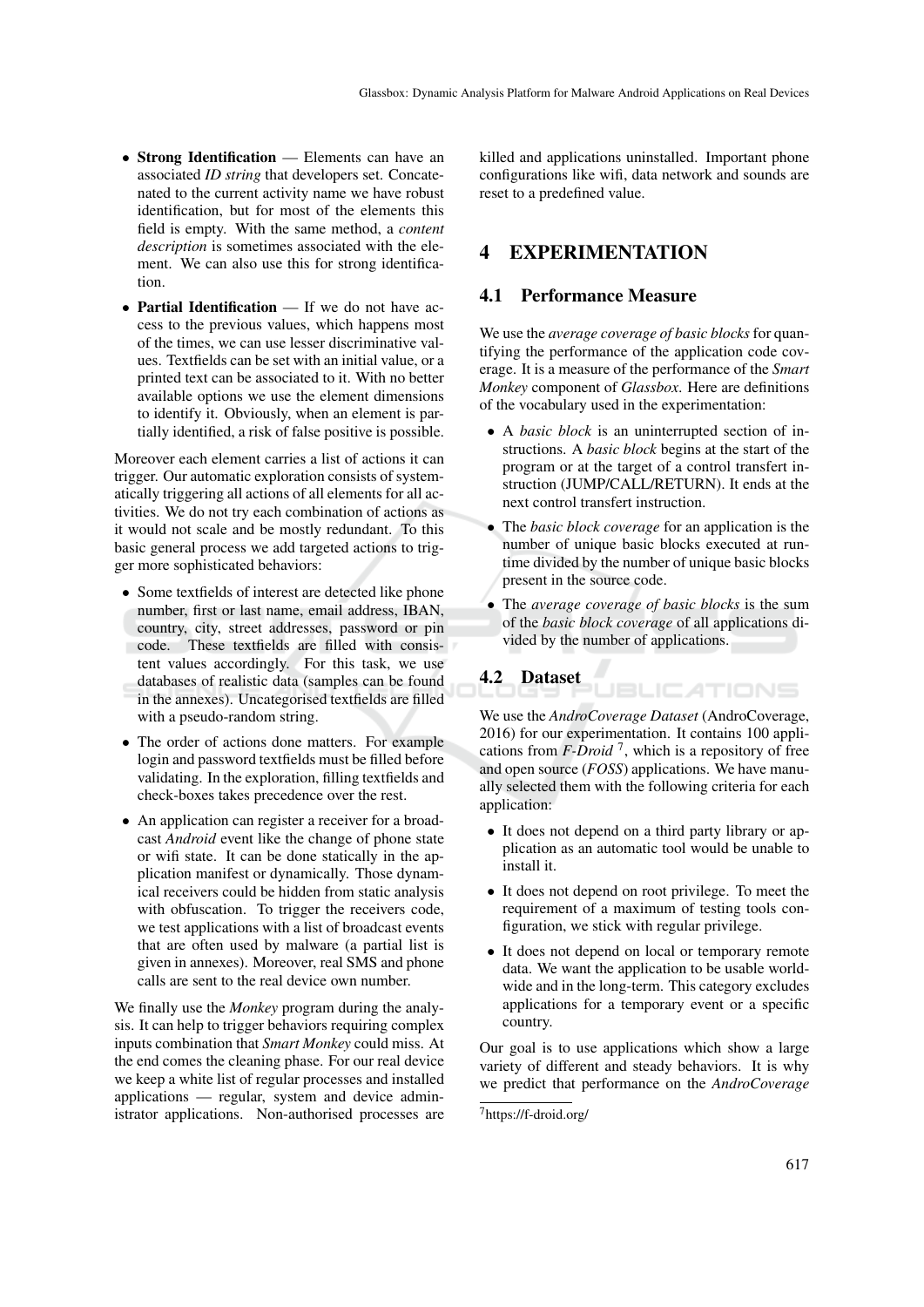*Dataset* will be overestimated compared to the average of real applications. This dataset is to be used to compare the performance of different automated testing tools on the same ground.

The *AndroCoverage Dataset* is supplied with tools which instruments the application, adding monitoring routines for code coverage. These tools are partially founded on *BBoxTester* (Zhauniarovich et al., 2015), a tool for measuring the code coverage for *Black Box* testing of *Android* applications.

#### 4.3 Methodology

Research community used different strategies for automated application testing, with different evaluation methods and different datasets. To promote the successful strategies for future researches on the domain, we need a standard for the experimentation. Otherwise, we cannot compare the results objectively. The research titled *Automated Test Input Generation for Android: Are We There Yet?* (Choudhary et al., 2015) shows the re-evaluation on the same ground of 5 published automated testing tools for *Android*. The experimental results found is far from what have been claimed in the published papers. Moreover, according to this study, the *Monkey* program have the best performances above all at around 53% *average coverage of statements* on 68 selected applications. Either all rechearches on *Android* automated testing are not better than a random event generator or the evaluation methodology lacks pertinence. Our opinion is that a better methodology can highlight the contribution of main researches to the field.

To summarize, these observations reveal several problems on the experimental results:

- (1) They are currently not reproductible.
- (2) They cannot be compared to each other.
- (3) They do not hightlight the contribution of the evaluated testing method compared to *Monkey* program.

To answer those problems, we propose the following rules:

•  $(2)^8$  A common performance measure. We propose the *average coverage of basic blocks*. *Statement coverage* (also called *line coverage*) is considered as the weakest code coverage measure by specialists in software testing. This metric should not be used when another one is available. For an argued reflection about coverage metrics, we refer to the paper *What is Wrong with Statement Coverage* (Cornett, 1999).

- (1)(2) A common dataset and common tools for instrumenting the applications. We propose the *AndroCoverage Dataset* (AndroCoverage, 2016).
- (1)(2) A common configuration *Monkey* arguments, a fixed seed for every random number generator used and application versions. These information are either present in annexes of this document or on the *AndroCoverage* Github web page.
- (3) To assess the performance of the combination of both *Monkey* and the evaluated testing method (in our case it is *Smart Monkey*). Compared separately, the performance of *Monkey* and the evaluated method does not hightlight new code paths that have been triggered by the evaluated method. A complex method would not seem successful whereas it would have triggered complex conditions that *Monkey* could never find. Moreover, the *Monkey* program is embeded in every *Android* device (real and virtual), it interacts in a very fast pace with the application and produces good results. Then, on an operational situation, it makes sense to use it in addition to any research tool.

#### 4.4 Results

*Smart Monkey* usually runs *Monkey* at the beginning of the analysis. For a fair trial, we tested the performance of its code coverage with and without *Monkey*. The configuration of the *Monkey* tool has been described in annexes. The results are presented on Table 3.

The *Monkey* program tends to generate bugs with the instrumentation process. For a significant amount of applications (16%) we are unable to get the coverage rate. We note that the same applications crash between *Monkey* and *Smart Monkey* so the crash rate has no effect on the performance comparison between both programs.

The raw results does not give enough insight of the contribution of *Smart Monkey*. We are interested in the new paths that have been triggered compared to the *Monkey* program. Therefore we calculate the increase of *average coverage of basic blocks* of *Smart Monkey* compared to *Monkey*:

$$
\frac{smartmonkey_{ac}}{monkey_{ac}} = 1.1352
$$

Where:

- *smartmonkey<sub>ac</sub>* is the average coverage of basic blocks of Smart Monkey.
- *monkey<sub>ac</sub>* is the average coverage of basic blocks of Monkey.

<sup>8</sup>This number and the following ones refers the problem number it solves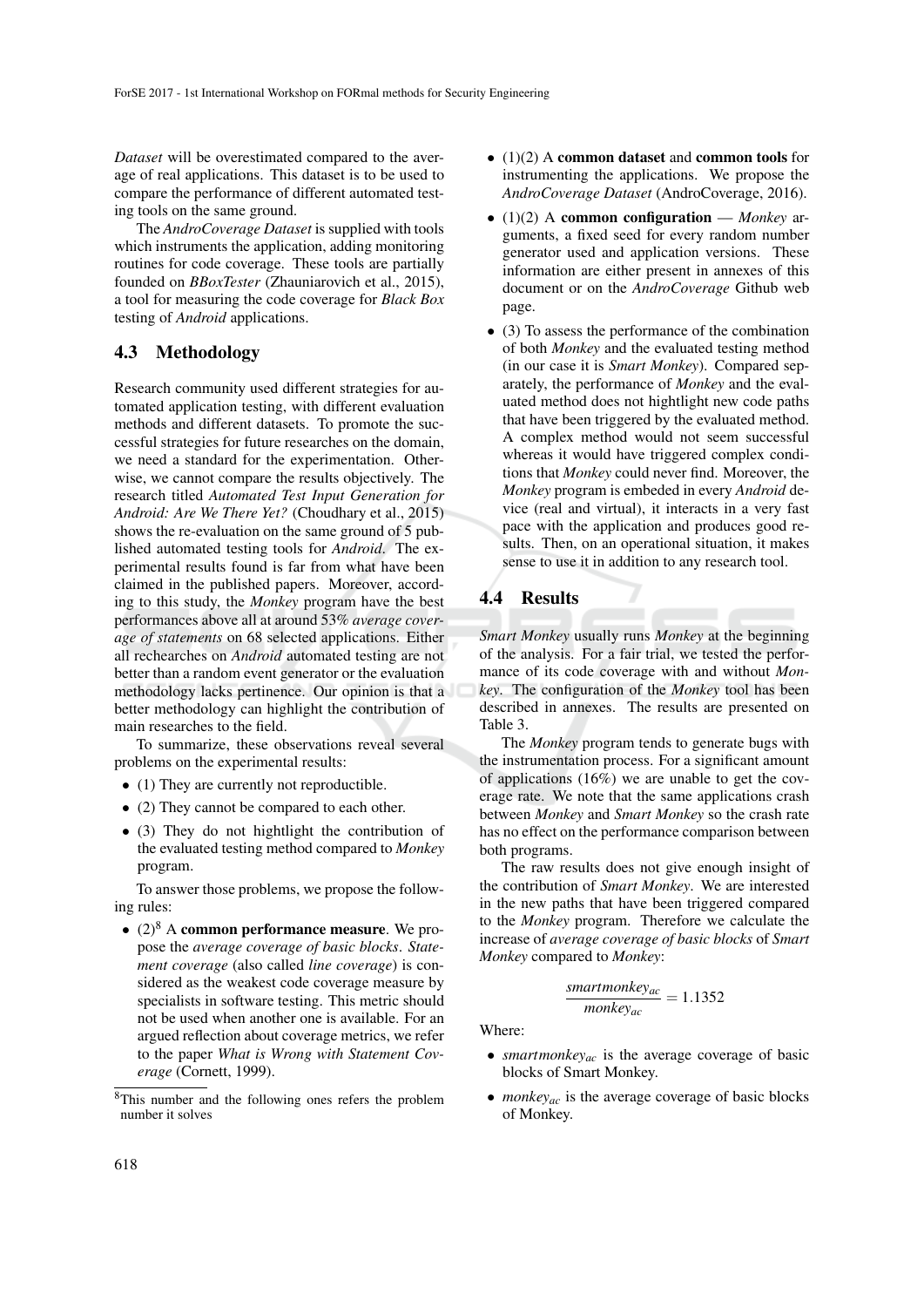Table 3: Code coverage results.

| Method                     | Classes average coverage | Methods average coverage | Blocks average coverage | Crash rate |
|----------------------------|--------------------------|--------------------------|-------------------------|------------|
| Monkey                     | 32.93%                   | 35.05%                   | 36.32%                  | 16%        |
| Smart Monkey (w/o Monkey)  | 34.84%                   | 36.68%                   | 37.73%                  | 0%         |
| Smart Monkey (with Monkey) | 37.12%                   | 41.6%                    | 41.23%                  | 16%        |

It means that the testing strategy we have set up in *Smart Monkey* leads to average increase of 13.52% of *basic blocks coverage*.

## 5 LIMITATIONS

Dynamic analysis systems that allows internet communications are vulnerable to fingerprinting. Our platform is not an exception. For example *Bouncer* (Lockheimer, 2012) have been the target of remote shell attacks (Percoco and Nicholas, 2012) that enabled the fingerprinting of the system. The malware gets some information on the system and sends it to a command and control server. Hence, the malware author can reshape the trigger conditions of the logic bomb. We accepted this risk for now. A solution halfway between shutting down all communications and no filtering at all could be to strip all outgoing information — POST request contents/GET url variables/Cookies/Metadata fields. This could lead to a loss of behaviors and the negative impact of such solution needs to be measured. Anyway a smart malware author will eventually find a way to leak remote shell outputs.

The network monitoring has limitations. First, it cannot currently handle all protocols like *POP*, *IMAP* and *FTP* so these protocols are simply blocked. In fact the communications are parsed, to get its content, the destination and the metadata. So this parsing needs to be changed for each protocol. It is an impossible task of adding one by one all protocols, so we would need to measure the protocol usage and implement the most used ones. At last, there is a countermeasure to our *SSL/TLS* interception, namely *certificate pinning*. The requipement of the interception is the implantation of a custom root certificate in the *Android* keystore of trusted certificates. An application can choose to discard the *Android* keystore and to embed its own. Therefore when a communication, encrypted with our custom certificate, is checked, the communication is rejected. This technique is used in many banking applications (Filiol and Irolla, 2015). In fact the point of view of the bank is: the user *OS* cannot be trusted. Although we have no evidence that it happens for malware, it may be used by an avantgardist malware and other would follow the trail. It is inconvenient for malware authors to buy a certificate signed by an authority of certification, as a payment trace could identify them. Despite of that, it is possible to get a valid certificate from *Let's Encrypt* <sup>9</sup>, or to control a legtimate server via hacking and use it as a relay for the *C&C* server. In these cases, *certificate pinning* could be used for hiding communications from analysts or interception systems. A counter to this technique is instrumentation. By monitoring arguments of the *SSL/TLS* encryption method, one can get the plaintext communications. We have done it manually for some banking applications (Filiol and Irolla, 2015) with *APImonitor* (pjlantz, 2012), but doing it automatically is another issue. Applications that use *certificate pinning* generally embed their own library for *SSL/TLS* encryption, so detecting dynamically which call is the *SSL/TLS* encryption method can be challenging.

Last, the cleaning phase of *Glassbox* fits the security needed for a prototype. However, to move to an operational situation with malware that could execute 0-day root exploits, we need a real factory-reset of the phone. This is why we plan to integrate the open source project *BareDroid* as a part of *Smart Monkey*, for its factory-reset capability on real device.

## 6 CONCLUSION & FUTURE RESEARCH

This paper contributes to the domain of dynamic analysis system for *Android* in three ways. First, we presented *Glassbox* a functional prototype of a platform that uses real devices, controls network and GSM communications to some extends and monitors Java calls, systems calls and network communication content. Second, we experimented *Smart Monkey*, an automatic testing tool with a *Grey Box* testing strategy. We showed that it enhances the application code coverage compared to the common *Black Box* testing tool called *Monkey*. Last, we presented a method of evaluation of automated testing tools to research community. This method covers the problems of reproducibility, the comparison with other works and of the contribution measurement of the tool. We made

<sup>9</sup>https://letsencrypt.org/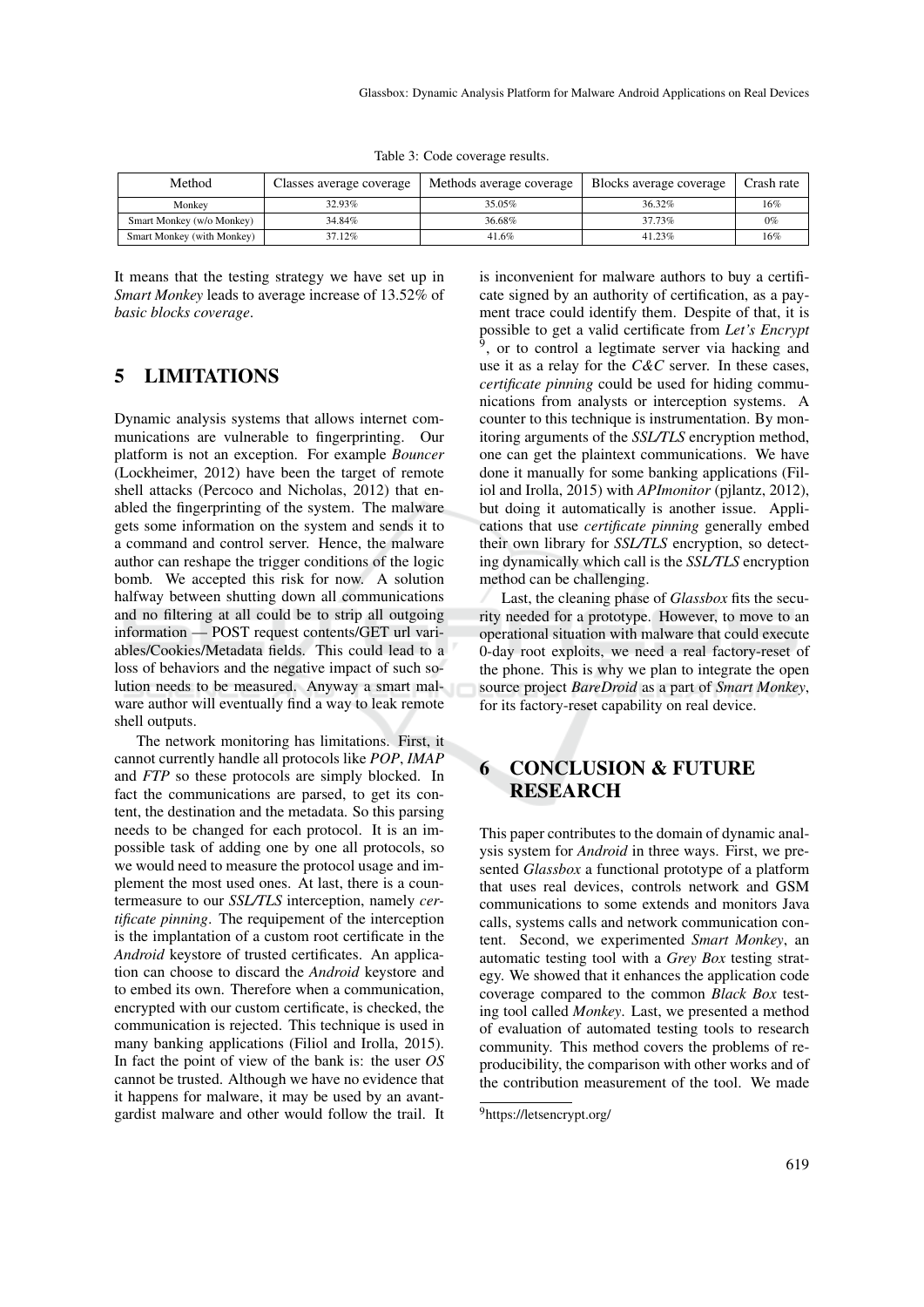the dataset available on Github under the name *AndroCoverage*.

The next step is to use *Glassbox* on malware/benign applications and to use the features found on a machine learning algorithm. We are working on the classification of these data with a neural network.

### **REFERENCES**

- Afonso, V. M., de Amorim, M. F., Grégio, A. R. A., Junquera, G. B., and de Geus, P. L. (2015). Identifying android malware using dynamically obtained features. *Journal of Computer Virology and Hacking Techniques*, 11(1):9–17.
- AndroCoverage (2016). Androcoverage dataset. [Online] https://github.com/androcoverage/androcoverage.
- Bläsing, T., Batyuk, L., Schmidt, A. D., Camtepe, S. A., and Albayrak, S. (2010). An android application sandbox system for suspicious software detection. In *Malicious and Unwanted Software (MALWARE), 5th International Conference on*, pages 55–62.
- Burguera, I., Zurutuza, U., and Nadjm-Tehrani, S. (2011). Crowdroid: behavior-based malware detection system for android. In *Proceedings of the 1st ACM workshop on Security and privacy in smartphones and mobile devices*, pages 15–26. ACM.
- Canfora, G., Medvet, E., Mercaldo, F., and Visaggio, C. A. (2015). Detecting android malware using sequences of system calls. In *Proceedings of the 3rd International Workshop on Software Development Lifecycle for Mobile*, pages 13–20. ACM.
- Canfora, G., Medvet, E., Mercaldo, F., and Visaggio, C. A. (2016). Acquiring and analyzing app metrics for effective mobile malware detection. In *Proceedings of the 2016 ACM on International Workshop on Security And Privacy Analytics*, pages 50–57. ACM.
- Choudhary, S. R., Gorla, A., and Orso, A. (2015). Automated test input generation for android: Are we there yet?(e). In *Automated Software Engineering (ASE), 2015 30th IEEE/ACM International Conference on*, pages 429–440. IEEE.
- Cornett, S. (1999). What is wrong<br>with statement coverage. [Online] statement coverage. http://www.bullseye.com/statementCoverage.html.
- Dharmdasani, H. (2014). Android.hehe: Malware now disconnects phone calls. [Online] https://www.fireeye.com/blog/threatresearch/2014/01/android-hehe-malware-nowdisconnects-phone-calls.html.
- Dierks, T. and Allen, C. (1999). The tls protocol version 1.0. [Online] http://www.ietf.org/rfc/rfc2246.txt.
- Dimjašević, M., Atzeni, S., Ugrina, I., and Rakamaric, Z. (2016). Evaluation of android malware detection based on system calls. In *Proceedings of the 2016 ACM on International Workshop on Security And Privacy Analytics*, pages 1–8. ACM.
- Filiol, E. and Irolla, P. (Black Hat Asia 2015). (in)security of mobile banking... and of other mobile apps.
- Hungenberg, T. and Eckert, M. (2013). Inetsim: Internet services simulation suite.
- IDC (2015). Smartphone os market share, 2015 q2. [Online] http://www.idc.com/prodserv/smartphoneos-market-share.jsp.
- JesusFreke (2009). Github smali readme. [Online] https://github.com/JesusFreke/smali.
- Jing, Y., Zhao, Z., Ahn, G.-J., and Hu, H. (2014). Morpheus: automatically generating heuristics to detect android emulators. In *Proceedings of the 30th Annual Computer Security Applications Conference*, pages 216–225. ACM.
- Kojm, T. (2004). Clamav.
- Lindorfer, M., Neugschwandtner, M., Weichselbaum, L., Fratantonio, Y., v. d. Veen, V., and Platzer, C. (2014). Andrubis – 1,000,000 apps later: A view on current android malware behaviors. In *2014 Third International Workshop on Building Analysis Datasets and Gathering Experience Returns for Security (BAD-GERS)*, pages 3–17.
- Lockheimer, H. (2012). Android and security. [Online] http://googlemobile.blogspot.fr/2012/02/androidand-security.html.
- Mutti, S., Fratantonio, Y., Bianchi, A., Invernizzi, L., Corbetta, J., Kirat, D., Kruegel, C., and Vigna, G. (2015). Baredroid: Large-scale analysis of android apps on real devices. In *Proceedings of the 31st Annual Computer Security Applications Conference*, pages 71–80. ACM.
- Percoco and Nicholas, J. (2012). Adventures in bouncerland.
- pjlantz (2012). Droidbox apimonitor.wiki. [Online] https://code.google.com/archive/p/droidbox/wikis/ APIMonitor.wiki.
- Rastogi, V., Chen, Y., and Enck, W. (2013). Appsplayground: automatic security analysis of smartphone applications. In *Proceedings of the third ACM conference on Data and application security and privacy*, pages 209–220. ACM.
- Sabanal, P. (2015). Hiding behind art.
- Schreiber, T. (2011). Android binder android interprocess communication.
- Tam, K., Khan, S. J., Fattori, A., and Cavallaro, L. (2015). Copperdroid: Automatic reconstruction of android malware behaviors. In *NDSS*.
- Wong, M. Y. and Lie, D. (2016). Intellidroid: A targeted input generator for the dynamic analysis of android malware.
- Xia, M., Gong, L., Lyu, Y., Qi, Z., and Liu, X. (2015). Effective real-time android application auditing. In *Security and Privacy (SP), 2015 IEEE Symposium on*, pages 899–914. IEEE.
- Yan, L. K. and Yin, H. (2012). Droidscope: seamlessly reconstructing the os and dalvik semantic views for dynamic android malware analysis. In *Presented as part of the 21st USENIX Security Symposium (USENIX Security 12)*, pages 569–584.
- Zhauniarovich, Y., Philippov, A., Gadyatskaya, O., Crispo, B., and Massacci, F. (2015). Towards black box testing of android apps. In *2015 Tenth International*